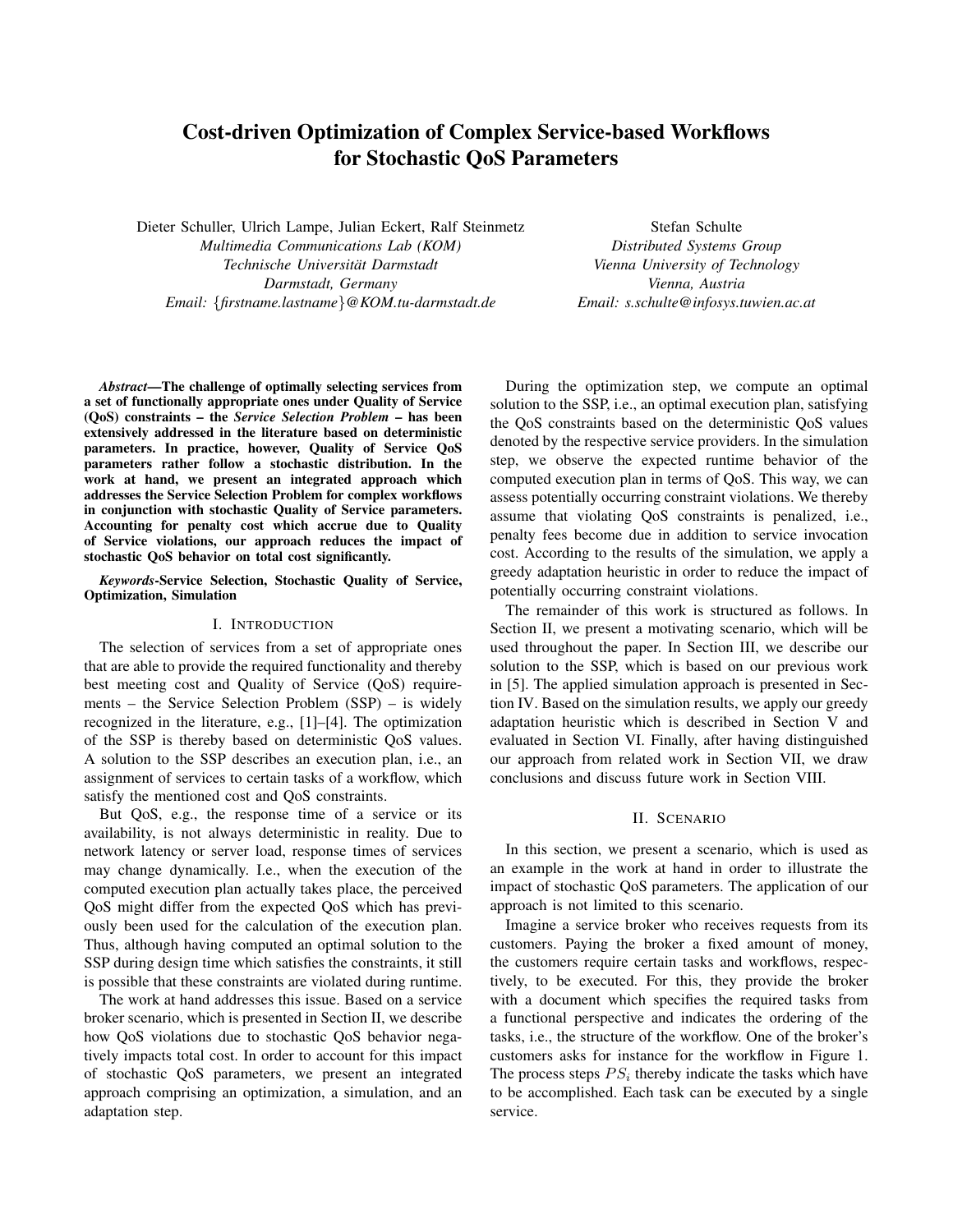

Figure 1: Example Workflow (in BPMN)

In addition to these functional requirements, the customers also specify their QoS needs regarding the execution of the respective workflow. For this, they provide restrictions in the form of upper or lower bounds for specific QoS parameters, the so-called Service Level Objectives (SLOs). With this information, the broker tries to select those services among functionally appropriate ones which satisfy the customers' QoS requirements, as a violation of these requirements will be penalized by the broker's customers. Having selected respective services, the broker pays and invokes these services in order to execute the customers' tasks and workflows, respectively. If the customers' QoS requirements are violated, penalty fees become due, which also have to be paid by the broker. In order to reach an optimized decision, the broker models the selection of services as an optimization problem aiming at minimizing invocation cost and satisfying QoS constraints. I.e., the broker formulates an SSP, which is described in the following Section III.

## III. SERVICE SELECTION PROBLEM

In order to formulate an SSP and therewith to compute an execution plan, it is necessary to aggregate the QoS and cost values of eligible candidate services according to the regarded workflow structures. For this, we specify a system model in Section III-A and discuss respective aggregation functions in Section III-B. Finally, we utilize the presented aggregation functions and provide an optimization model in Section III-C.

#### *A. System Model*

In this section, we describe the system model utilized in the work at hand. The set of all tasks of a workflow is labeled with I,  $i \in I = \{1, ..., i^{\#}\}\$ . The set of services appropriate to accomplish a certain task  $i$  is labeled with  $J_i$ ,  $j \in J_i = \{1, ..., j_i^{\#}\}\.$  The decision variables  $x_{ij} \in \{0, 1\}\$ indicate whether a service  $i$  is selected to accomplish task  $i$ . According to our running example, we consider cost c (charge for invoking a service in cent applying a pay-peruse pricing model), response time  $r$  (time elapsed between invoking a service and receiving its response), availability  $a$  (probability that a service is available), and throughput  $d$ (number of requests a service is able to serve within a certain time interval). These parameters – in fact, even a subset of these parameters – are sufficient to cover the aggregation types summation, multiplication, and min/max-operator (cf. Section III-B). Further QoS parameters can be integrated into the optimization problem straightforwardly. Bounds for these parameters are labeled with  $b_c$ ,  $b_r$ ,  $b_a$ ,  $b_d$ .

Regarding branchings, we label the set of paths with L, in which  $l \in L = \{1, ..., l^{\#}\}\$ indicates the respective path number. Referring to the workflow in Figure 1, there are two paths l within the AND-block, thus  $L = \{1, 2\}$ . Different sets of paths will be distinguished by utilizing additional indices, i.e.,  $L_a$ ,  $L_x$  for  $\triangle N\text{D/XOR}$ . We refer to them as branching  $L_a$ ,  $L_x$ . The tasks within a branching are covered by the set  $I_L \subseteq I$ , whereas  $I_l \subseteq I_L$  represents the set of tasks within path  $l$ . We label the set of the remaining tasks, which are not located within a branching, with  $I_s = I \setminus (I_l \mid l \in L)$ . Utilizing this system model, we develop aggregation functions in the following.

## *B. Aggregation Functions*

As previously stated, it is necessary to aggregate the QoS and cost values of candidate services according to regarded workflow patterns in order to compute the overall cost and QoS for a specific workflow. Regarding our example scenario, this actually is a prerequisite for comparing workflow QoS with respective bounds issued by the broker's customers. As previously stated, violation of the customers' bounds will result in additional penalty cost. Thus, the broker has a high interest in making sure that the customers' bounds are satisfied. For this, the broker performs a worstcase analysis as opposed to a best-case or average-case analysis. While probabilities for the execution of certain paths of a branching would be considered in an averagecase analysis, the worst (best) paths of each branching in terms of aggregated cost and QoS are considered in a worstcase (best-case) analysis for the computation of an optimal solution to the SSP. Respective aggregation functions for sequences, AND-blocks, and XOR-blocks are indicated in Table I.

Table I: Worst-Case Aggregation Functions

| Sequence                                                    | <b>AND-block</b>                                                                   | <b>XOR-block</b>                                                                       |
|-------------------------------------------------------------|------------------------------------------------------------------------------------|----------------------------------------------------------------------------------------|
| $r_{ij}x_{ij}$<br>$i \in I_s$ $j \in J_i$                   | max<br>$r_{ij}x_{ij}$<br>$l \in L$ $\overline{i \in I_l}$ $\overline{j \in J_i}$   | max<br>$r_{ij}x_{ij}$<br>$l \in L$ $\overline{i \in I_l}$ $\overline{j \in J_i}$       |
| $a_{ij}x_{ij}$<br>$i \in I_s$ $j \in J_i$                   | $a_{ij}x_{ij}$<br>$l \in L$ $i \in I_l$ $j \in J_i$                                | min<br>$a_{ij}x_{ij}$<br>$l\!\in\!L$ $\overline{i\!\in\!I_l}$ $\overline{j\!\in\!J_i}$ |
| min<br>$d_{ij}x_{ij}$<br>$i \in I_s$ $\overline{j \in J_i}$ | min(min)<br>$d_{ij}x_{ij}$<br>$\overline{l\in L}$ $i\in I_l$ $\overline{j\in J_i}$ | min(min)<br>$d_{ij}x_{ij}$<br>$\overline{l\in L}$ $i\in I_l$ $\overline{j\in J_i}$     |
| $c_{ij}x_{ij}$<br>$i \in I_s$ $j \in J_i$                   | $c_{ij}x_{ij}$<br>$l \in L$ $i \in I_l$ $j \in J_i$                                | max<br>$c_{ij}x_{ij}$<br>$l\!\in\!L$ $\overline{i\!\in\!I_l}$ $\overline{j\!\in\!J_i}$ |

For a sequence, the cost and QoS values of all services selected to accomplish certain tasks  $i$  have to be aggregated according to the respective aggregation type, e.g., summed up for cost. Regarding AND-blocks, it has to be noted that for response time  $r$  only the path with the highest aggregated response time – the critical path – requires consideration, as the tasks within the different paths are executed in parallel.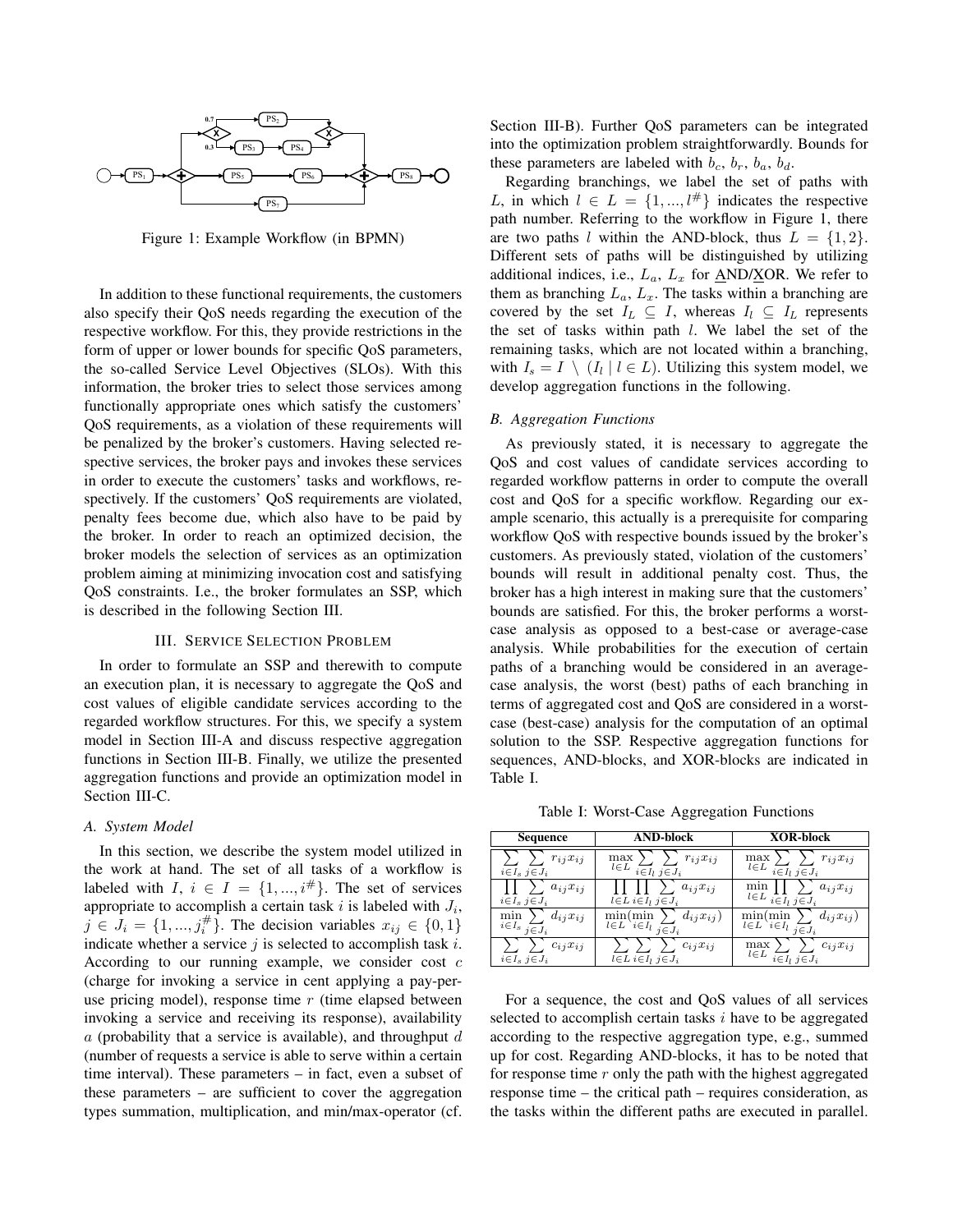Regarding the other non-functional parameters, the cost and QoS values of all services have to be aggregated as all selected services are executed in the end (similar to a sequence). For XOR-blocks, where only one of the potential paths is executed, we consider the path with the worst aggregated cost and QoS values according the respective aggregation types as we pursue a worst-case analysis.

In the work at hand, we stick to these patterns for the sake of simplicity. The interested reader may refer to our former work in [5] for further structured workflow patterns (OR-blocks, Repeat Loops) as well as for unstructured patterns of Directed Acyclic Graphs and respective aggregation functions, which could have additionally been utilized.

Applying the presented aggregation functions, we formulate the SSP as an optimization problem in the following.

### *C. Optimization Model*

In this section, we formulate the SSP in Model 1 – accounting for the example workflow in Figure 1. For this, we specify an objective function in (1) and a set of restrictions in  $(2)$ – $(10)$  by applying the aggregation functions from Table I.

| Model 1 Service Selection Problem for Example Workflow |  |  |
|--------------------------------------------------------|--|--|
| Objective Function                                     |  |  |

minimize 
$$
\sum_{i \in I_s} \sum_{j \in J_i} c_{ij} x_{ij} + \sum_{l \in L_a} (c'_l + \sum_{i \in I_l} \sum_{j \in J_i} c_{ij} x_{ij})
$$
 (1)

so that

$$
\sum_{i \in I_s} \sum_{j \in J_i} r_{ij} x_{ij} + \max_{l \in L_a} (r'_l + \sum_{i \in I_l} \sum_{j \in J_i} r_{ij} x_{ij}) \le b_r \tag{2}
$$

$$
\left(\prod_{i\in I_s}\sum_{j\in J_i}a_{ij}x_{ij}\right)\cdot\left(\prod_{l\in L_a}\left(a_l'\cdot\prod_{i\in I_l}\sum_{j\in J_i}a_{ij}x_{ij}\right)\right)\geq b_a\tag{3}
$$

$$
\min(\min_{i \in I_s} \sum_{j \in J_i} d_{ij} x_{ij}, \min_{l \in L_a} (d'_l, \min_{i \in I_l} \sum_{j \in J_i} d_{ij} x_{ij}))) \ge b_d \quad (4)
$$

$$
\max_{l_x \in L_x} \left( \sum_{i \in I_{l_x}} \sum_{j \in J_i} r_{ij} x_{ij} \right) = r'_l \quad \forall l \in L_a \mid \text{interlaced} \tag{5}
$$

$$
\min_{l_x \in L_x} \left( \prod_{i \in I_{l_x}} \sum_{j \in J_i} a_{ij} x_{ij} \right) = a'_l \quad \forall l \in L_a \mid \text{interlaced} \tag{6}
$$

 $\max_{l_x \in L_x} (\min_{i \in I_{l_x}} (\sum_{i \in I_{l_x}}$  $j \in J_i$  $d_{ij}x_{ij})$  =  $d'_{l}$   $\forall l \in L_a$  interlaced (7)

$$
\max_{l_x \in L_x} \left( \sum_{i \in I_{l_x}} \sum_{j \in J_i} c_{ij} x_{ij} \right) = c'_l \quad \forall l \in L_a \mid \text{interlaced} \tag{8}
$$

$$
\sum_{j \in J_i} x_{ij} = 1 \qquad \forall i \in I \tag{9}
$$

$$
x_{ij} \in \{0, 1\} \qquad \forall i \in I, \forall j \in J_i \tag{10}
$$

Note that the considered workflow in Figure 1 contains an XOR-block within the AND-block. As the aggregation functions indicated in Table I assume the tasks within splits and corresponding joins to be arranged sequentially (cf. [6]), we have to account for this interlaced structure. Referring to our former work in [6], we abstract from the interlacing and insert additional variables  $r'_{l}$ ,  $c'_{l}$ ,  $a'_{l}$ ,  $d'_{l}$  and their respective aggregation functions (i.e., for XOR-blocks in this case) into Model 1. As the broker receives a fixed amount of money from his/her customers for satisfying their needs, (s)he maximizes his/her profit by selecting and invoking the services with minimal cost. Thus, the objective function in (1) aims at minimizing service invocation cost. The customers' restrictions on cost and QoS are indicated in (2)– (7). In (9), we make sure that only one service is selected for each task, and (10) represents the integrality condition for the decision variables.

Model 1 constitutes a non-linear optimization problem as it contains non-linear aggregations of decision variables  $x_{ij}$ , i.e., multiplication and min/max-operator in (2), (3), (4) for instance. We transform it into a linear one by linearizing the non-linear restrictions in  $(3)$ – $(7)$ . Due to space restrictions, we omit describing the linearization in the work at hand and refer the interested reader to our former work in [5], [6]. The optimal solution to the obtained linear optimization problem can then be computed by applying Integer Linear Programming (ILP) techniques from the field of Operations Research [7].

Thus, having computed an optimal execution plan minimizing service invocation cost and (presumably) satisfying the customers' constraints, the broker would apply this solution and invoke the respective services while assuming that they actually hold the constraints. But as the invoked services may show a different behavior during runtime than expected during design time, the application of the computed execution plan could lead to violations of the customers' constraints. This would result in additional cost for the broker as, in this case, penalty fees will become due.

In order to assess the impact of stochastic QoS values, we propose to perform an additional simulation step, which is described in the following Section IV.

# IV. SIMULATION

#### *A. General Concept*

The simulation approach presented in the work at hand is substantially inspired by findings from the domain of project management. In our former work in [8], we outlined the conceptual similarities between workflows and project networks, specifically, *generalized activity networks* [9]: a complex workflow can easily be interpreted as a project network, which consists of comparable entities, such as tasks and branches.

Based on the work in [10], we argued in [8] that simulation provides the best means to assess the risk of breaking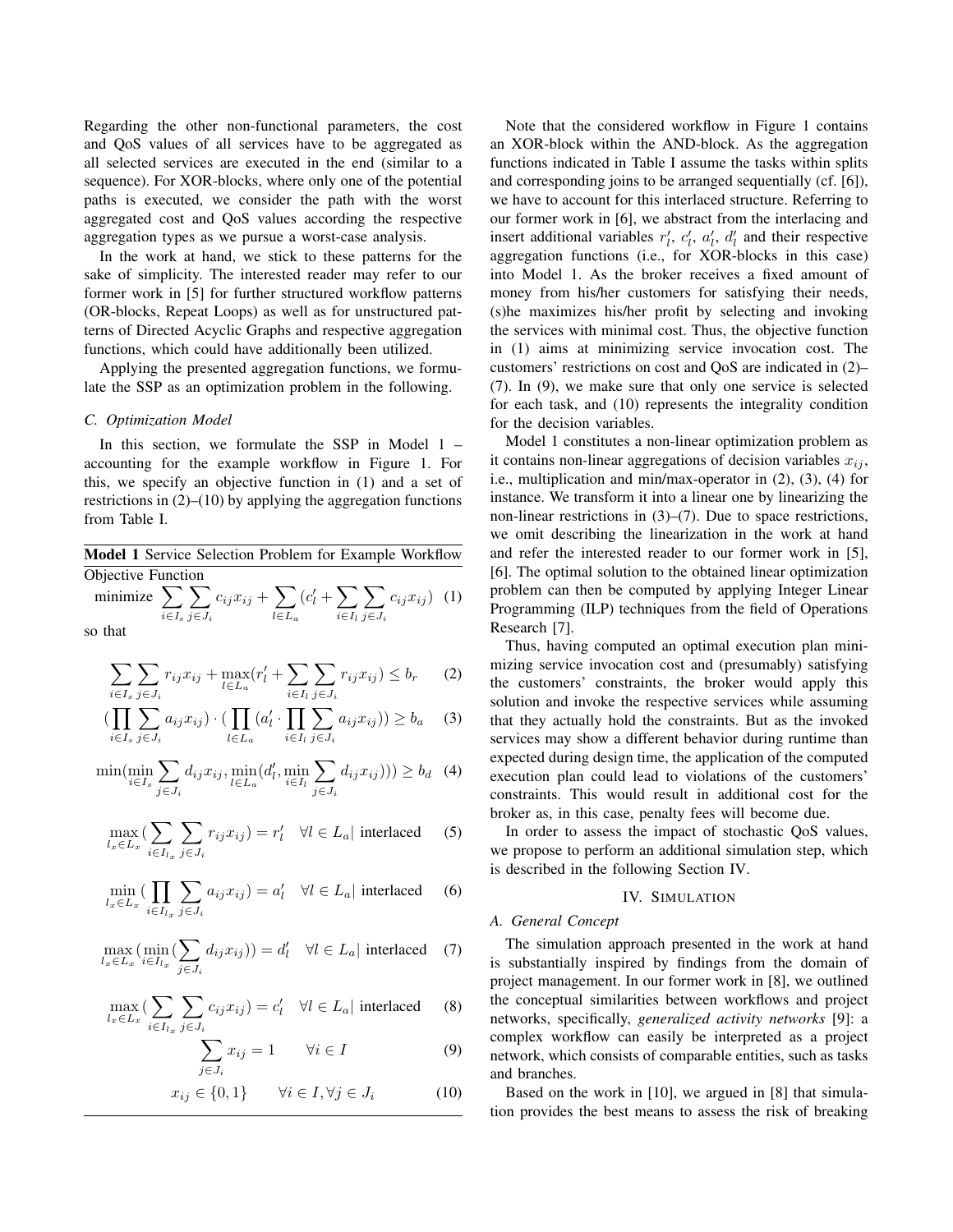given QoS constraints in practical application. Referring to [10], deterministic methods regularly fail to correctly quantify such risks, specifically if large and complex networks and workflows, respectively, are concerned.

Thus, regarding our example scenario, an optimization approach based on deterministic QoS values does not capture the risk of violating QoS constraints. For instance, if a selected service experiences unusually high demand, it may not be able to provide a certain response time, even if a corresponding bound has been guaranteed by the service provider. Thus, in turn, an execution plan may not satisfy the QoS requirements in some cases. The existence of substantial QoS fluctuations – specifically with respect to Web service response times – has been empirically shown, for instance by Rosario et al. [11] and Miede et al. [12]. In the work at hand, we quantify these inherent risks through simulation, i.e., repeated "virtual" execution of a workflow.

## *B. Stochastic QoS Parameters*

As previously stated, it is assumed in most related approaches addressing the SSP that a "hard" – *deterministic* – QoS guarantee is specified for each service candidate and QoS parameter. In order to perform a simulation, we further assume that *probabilistic* QoS specifications are available.

In accordance with the notation in Section III-A,  $R_{ij}$ ,  $A_{ij}$ , and  $D_{ij}$  represent *random variables* for the QoS parameters response time, availability, and throughput of service  $j$ for task i. These random variables may follow arbitrary *probability distributions*. For instance, the response time of a service may be modeled using a normal distribution, i.e.,  $R_{ij} \sim N(100, 20)$ . For an overview of common probability distributions, we refer to corresponding compendiums [13].

Probability distributions can be deduced in at least two principle ways: First, they may be explicitly provided by a service provider as part of contracted guarantees in terms of Service Level Agreements (SLA), following the idea of "soft contracts" [11]. Second, they may be inferred by mining the monitoring data from past service executions.

## *C. Execution of the Simulation*

For the actual simulation, we virtually execute the previously computed execution plan a predefined number of times. In each iteration, we draw a specific realization of each QoS parameter for each selected service, based on the given random variables  $R_{ij}$ ,  $A_{ij}$ , and  $D_{ij}$ . In addition, depending on the branching probabilities of XOR-splits, we draw random variables in order to determine which paths are actually executed in the current iteration. The realized values of the individual services are aggregated afterwards according to the respective workflow structure applying the aggregation functions from Table I. This way, we compute the overall QoS values for the whole workflow.

Based on the workflow in Figure 1, we provide an example in Figure 2. It represents an execution plan where



Figure 2: Workflow execution plan with services' QoS guarantees, serving as input to the simulation.

possible, appropriate services have been identified for the realization of all tasks. Each service is associated with deterministic QoS bounds, as specified by respective service providers (boxes with light-gray background). Further, probabilistic QoS specifications – as observed by the broker – are indicated (boxes with dark-gray background). Note that we assume conservative service providers as the deterministic QoS values specified by the service providers are higher than the expected values. For simplicity reasons, we only incorporate the QoS parameter *response time* in this example. As can be quickly validated, the workflow will meet the QoS constraint, namely  $b_r = 430$ , according to the given deterministic QoS values.

However, performing a simulation with 10, 000 iterations, i.e., drawing 10, 000 corresponding realizations of the regarded QoS parameter response time, reveals that the specified QoS constraint will be violated in approximately 15% of all executions – although we assumed conservative service providers. Figure 3 indicates the respective aggregated response time for the workflow. The QoS violation can be attributed to one or more services exceeding their deterministic QoS guarantees, which cannot be sufficiently captured by the initial service selection and, thus, will result in potentially severe penalities for the broker. In order to reduce the impact of stochastic QoS behavior and therewith the accruing penalties, the boker applies our greedy adaptation heutistic, which is discribed in the following Section V.

#### V. GREEDY ADAPTATION HEURISTIC

In the previous section, we have outlined how a simulation step may reveal the risk of violating certain QoS constraints in practice. This knowledge can be exploited in order to minimize the risk of penalties and therewith the total cost for the broker in our example scenario comprising cost for invoking the selected services and cost according to expected penalty fees. For this, we present a greedy adaptation heuristic in this section aiming at reducing the total cost for the broker.

In this context, adaptation denotes excluding and replacing, respectively, those services from the formerly computed execution plan for other functionally appropriate services,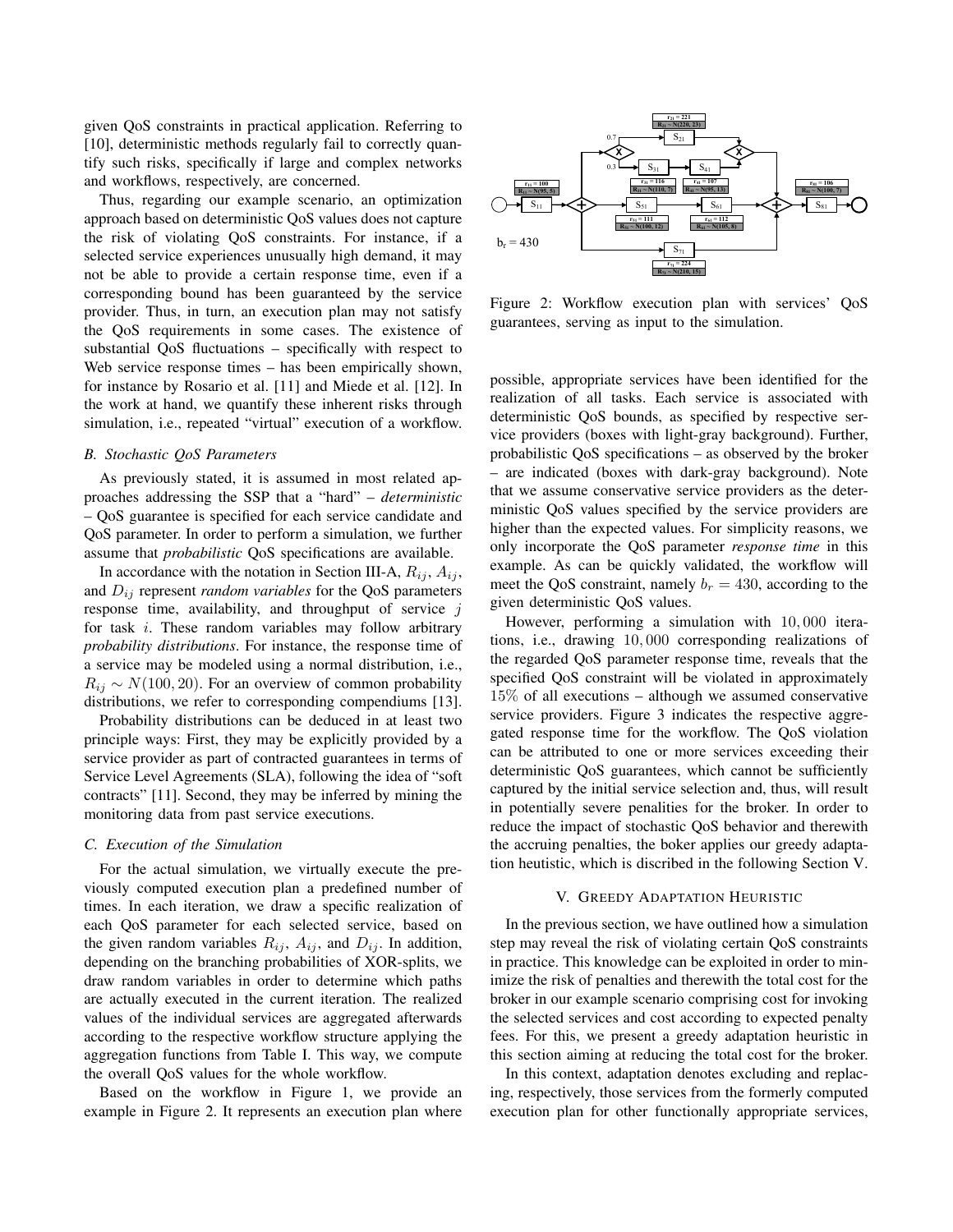

Figure 3: Cumulative probability function of the workflow's response time, according to the simulation.

which cause high penalty cost due to unexpected runtime behavior. One may argue that we could have also performed an adaptation by trying to improve QoS for the services of the computed execution plan, i.e., asking the respective service providers to either enhance resource deployment in terms of, e.g., main storage and CPU, or to (generally) improve the implementation of the service providers' services. As both is out of the broker's control sphere, we do not focus on nor account for such possibilities. We further assume SLAs to be fixed and do not account for SLA negotiations, neither between the broker and its customers, nor between the broker and respective service providers – which could also be seen as an alternative adaptation in order to tackle QoS violations – as (optimal and efficient) SLA negotiation is a research topic on its own and would go beyond the scope of the paper at hand.

Regarding penalty cost, we assume linear penalty fees per *unit* of QoS violation, e.g., cents per second the execution took longer than restricted by the respective bound, or cent per percent point the availability was lower than restricted. It would also be imaginable to assume variable penalty fees, which increase quadratically or exponentially with the size of the violation. As this would only influence the calculation of the actual total penalty cost depending on the chosen penalty model but does not change our approach, we stick to linear penalty fees for the sake of simplicity.

Our greedy adaptation heuristic is indicated in Algorithm 1, using pseudocode. The heuristic is split into four steps. First, we determine the total cost of the current solution. Second, we compute the *critical QoS parameter*, i.e., the QoS parameter which causes the highest penalty cost, as this parameter might bear the highest penalty cost savings. Third, we determine for which of the tasks  $i \in I$  a potential improvement of the respective *critical QoS parameter* would be highest. Fourth, we finally perform the adaptation.

More details on these steps are provided in the following. Referring to Algorithm 1, we compute an optimal solution cs, which represents the current solution, based on deterministic QoS values, perform the previously mentioned simulation step, and calculate the QoS violation in lines 2 to 4. In order to determine the total cost of the current solution, we aggregate the invocation and accruing penalty cost as indicated in line 5. By computing and comparing the penalty cost for each QoS parameter, we determine *critical QoS parameter* in lines 7 to 13. In order to compute the *critical task*, we compute in line 16 the potential *benefit* for each task i. In this context, the potential *benefit* of a task i corresponds to the highest possible reduction in standard deviation  $\sigma$ . Referring to (11), we compute the difference of the selected service's  $\sigma_s$  to the  $\sigma_i$  values of the other candidate services of task i.

$$
benefit = \max_{j \in J_i} (\sigma_s - \sigma_j)
$$
 (11)

The highest possible reduction in  $\sigma$ , which corresponds to the highest possible reduction in uncertainty and risk regarding stochastic QoS parameters, thereby represents the potential (absolute) benefit for that task. In line 17, we compute the weight  $\omega$  for task *i*. For this, we divide the number of the simulation runs where task  $i$  has been virtually executed *and* the restriction for the *critical QoS parameter* has been violated by the total number of runs. As indicated in lines 18 to 20, the task with the highest weighted benefit becomes the *critical task*, which is required in order to perform the actual adaptation.

As stated earlier, our adaptation comprises excluding and replacing services while other adaptation techniques and mechanisms also would have been possible and supported by our heuristic. Insofar, our approach is flexible and extensible for supporting further adaptation techniques. We determine the currently selected service  $j<sub>s</sub>$  in line 24. We ban in lines 25 to 27 all services of the *critical task*, which have a negative benefit, i.e., whose  $\sigma$  and therewith the risk of QoS violation is larger than or equal to the  $\sigma_{j_s}$  of the currently selected service  $j_s$ . This way, we adapt the list of available candidate services for the *critical task*.

Utilizing this adapted list, we rerun the optimization and obtain a new execution plan, which is optimal under the adapted circumstances. Afterwards, we conduct the simulation step again and calculate both the invocation and penalty cost for the lastly computed execution plan (cf. the first step). By comparing the total cost of this new solution with the previous – formerly known as current best – solution, we determine whether applying our adaptation heuristic has been advantageous from the broker's point of view. Via a parameter *greed*, we specify the algorithm's degree of greed, i.e., whether and how often the described steps are repeated as long as past iterations reduced total cost. Via a further parameter *anneal*, we control for allowing worse solutions temporarily as starting point for a continuous application of the algorithm. An evaluation for this approach is presented in the following Section VI.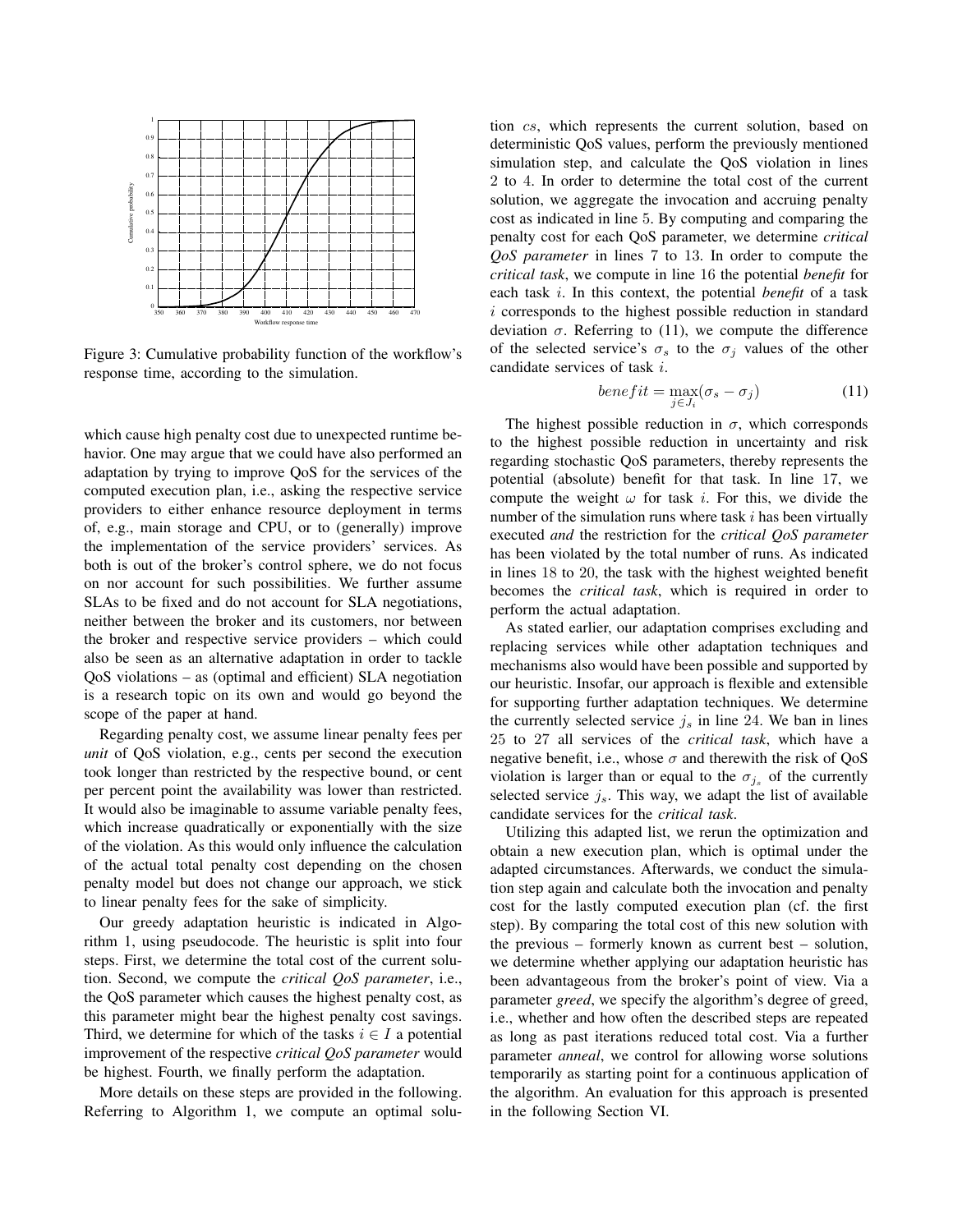|  |  |  | Algorithm 1 Greedy Adaptation Heuristic |  |
|--|--|--|-----------------------------------------|--|
|--|--|--|-----------------------------------------|--|

|     | 1: //First step - determine current cost                               |
|-----|------------------------------------------------------------------------|
|     | 2: $cs =$ computeCurrentSolution();                                    |
|     | 3: $sim =$ simulate(cs);                                               |
|     | 4: $v =$ computeQoSViolation( $sim$ );                                 |
|     | 5: $totalCost = computeInvCost(cs) + computePanalty(v);$               |
|     | 6: $\sqrt{1/2}$ //Second step – determine the critical QoS parameter   |
| 7:  | for all $p \in QoS$ parameters do                                      |
| 8:  | $penaltyCost = computePenalty(p);$                                     |
| 9:  | if $penaltyCost \geq highestPenaltyCost$ then                          |
| 10: | $highestPenaltyCost = penaltyCost;$                                    |
| 11: | $criticalQoS parameter = p;$                                           |
| 12: | end if                                                                 |
|     | $13:$ end for                                                          |
|     | 14: //Third step $-$ determine the critical task                       |
|     | 15: for all $i \in I$ do                                               |
| 16: | $benefit =$ computeBenefit( <i>i</i> );                                |
| 17: | $\omega =$ compute Weight( <i>i</i> );                                 |
|     | <b>if</b> $\omega$ · benefit $\geq$ highest Benefit <b>then</b><br>18: |
| 19: | highestBenefit = $\omega \cdot \text{benefit}$ ;                       |
| 20: | $criticalTask = i;$                                                    |
| 21: | end if                                                                 |
|     | $22:$ end for                                                          |
|     | 23: //Fourth step – perform the adaptation                             |
|     | 24: $j_s$ = getSelectedServiceOf(i);                                   |
|     | 25: for all $j \in J_i$ do                                             |
| 26: | if $\sigma_i \geq \sigma_{i_s}$ then                                   |
| 27: | setBanned(j);                                                          |
| 28: | end if                                                                 |
|     | $29:$ end for                                                          |
|     |                                                                        |

#### VI. EVALUATION

As a proof of concept, we implemented our greedy adaptation heuristic. For the computation of an optimal solution to the SSP based on deterministic values, we utilized the linear programming solver  $\text{CPLEX}^1$ . In this section, we evaluate the impact of QoS violation on total cost with respect to our broker scenario. For this, we conducted a set of experiments in order to assess the effects of different configurations regarding the adaptation parameters *greed* and *anneal*, which allow to control for the number of iterations the algorithm performs in order to achieve improved solutions and for the number of thereby temporarily accepted worse solutions.

In the following, we describe our experimentation setup. We consider the workflow in Figure 1, which contains  $PS_1$ - $PS_8$  indicating tasks  $i \in \{1, ..., 8\}$ . In order to determine QoS values of the respective services, we draw realizations of the random variables  $R_{ij}$ ,  $A_{ij}$ , and  $D_{ij}$ . We assume these random variables to follow a normal distribution, i.e.,  $R_{ij} \sim N(\mu_r, \sigma_r)$ ,  $A_{ij} \sim N(\mu_a, \sigma_a)$ ,  $D_{ij} \sim N(\mu_d, \sigma_d)$ .

Table II: Stochastic QoS

| OoS -     | $PS_2$ , $PS_7$                              | $PS_1$ , $PS_3 - PS_6$ , $PS_8$              |
|-----------|----------------------------------------------|----------------------------------------------|
|           |                                              |                                              |
| $R_{ij}$  | $\mu_r \sim U(160, 240)$                     | $\mu_r \sim U(80, 120)$                      |
|           | $\sigma_r \sim U(0, 40)$                     | $\sigma_r \sim U(0, 20)$                     |
| $A_{i,i}$ | $\mu_a \sim U(0.92, 1.0)$                    | $\mu_a \sim U(0.94, 0.98)$                   |
|           | $\sigma_a \sim U(0.0, 0.08)$                 | $\sigma_a \sim U(0.0, 0.04)$                 |
| $D_{ij}$  | $\mu_d \sim U(80, 120)$                      | $\mu_d \sim U(80, 120)$                      |
|           | $\sigma_d \sim U(0, 30)$                     | $\sigma_d \sim U(0, 30)$                     |
| $c_{ij}$  | $U(0.8, 1.2) \cdot (40+)$                    | $U(0.8, 1.2) \cdot (20+)$                    |
|           | $(0.03 \cdot (\mu_d - \mu_r)) \cdot \mu_a^2$ | $(0.03 \cdot (\mu_d - \mu_r)) \cdot \mu_a^2$ |

We could have equally utilized other distribution functions or inferred the respective distributions by mining the monitoring data from past service executions, which we actually envisage in our future work, but we stick to normal distributions in the work at hand for the sake of simplicity. The parameterization of the random variables  $R_{ij}$ ,  $A_{ij}$ , and  $D_{ij}$  is indicated in Table II. We assume that the invocation cost of a service partly depends on its QoS, i.e., *good* QoS values in terms of low response time  $r$ , high availability  $a$ , and high throughput d result in higher invocation cost. For this, as also indicated in Table II, we compute the invocation cost of a service according to its QoS, utilizing an additional, uniform distributed random variable  $U(a, b)$ .

In order to assess the impact of the number of beneficial iteration steps – as indicated by the parameter *greed* – on total cost and computation time, we varied *greed* in Figure 4a and Figure 4d from 0 to 20 step two, utilizing *anneal* = 4. Regarding the influence of the number of temporarily allowed worse solutions, we varied the *anneal* parameter in Figure 4b from 0 to 16 step two, utilizing a fixed *greed* value of 10. For these experiments, we set the violation cost to 10% of the respective service invocation cost – per unit of QoS violation (cf. Section V). In Figure 4c, we account for different penalty cost by varying the penalty cost percentage from  $0\%$  to  $20\%$ , utilizing *greed* = 10,  $anneal = 4$ . Finaly, in Figure 4d, the computation time for computing respective solutions is indicated. The experiments were performed on an Intel Core 2 Quad processor at 2.66 GHz, 4 GB RAM, running Microsoft Windows 7.

The evaluation results show that the application of our greedy adaptation heuristic to the considered service broker scenario leads to a cost reduction of 9 ct to 12.5 ct in relation to total cost of 142.5 ct for the whole workflow, which corresponds to a reduction of 6% to 8.5%. Thus, the broker could save 6% to 8.5% of the total cost. But, Figure 4d reveals that reducing the cost actually "costs" computation time – up to 10 times as much. As Figure 4a indicates, additional reduction in total cost decreases with additional adapatation steps, i.e., higher *greed* values. Therefore, utilizing a *greed* value of 4 to 6, for which the computation time is roughly 6 times higher, seems to be a good compromise between cost reduction and additional computation time. Also values greater than 4 for *anneal* do not improve the cost reduction

<sup>1</sup> http://www.ibm.com/software/integration/optimization/cplex-optimizer/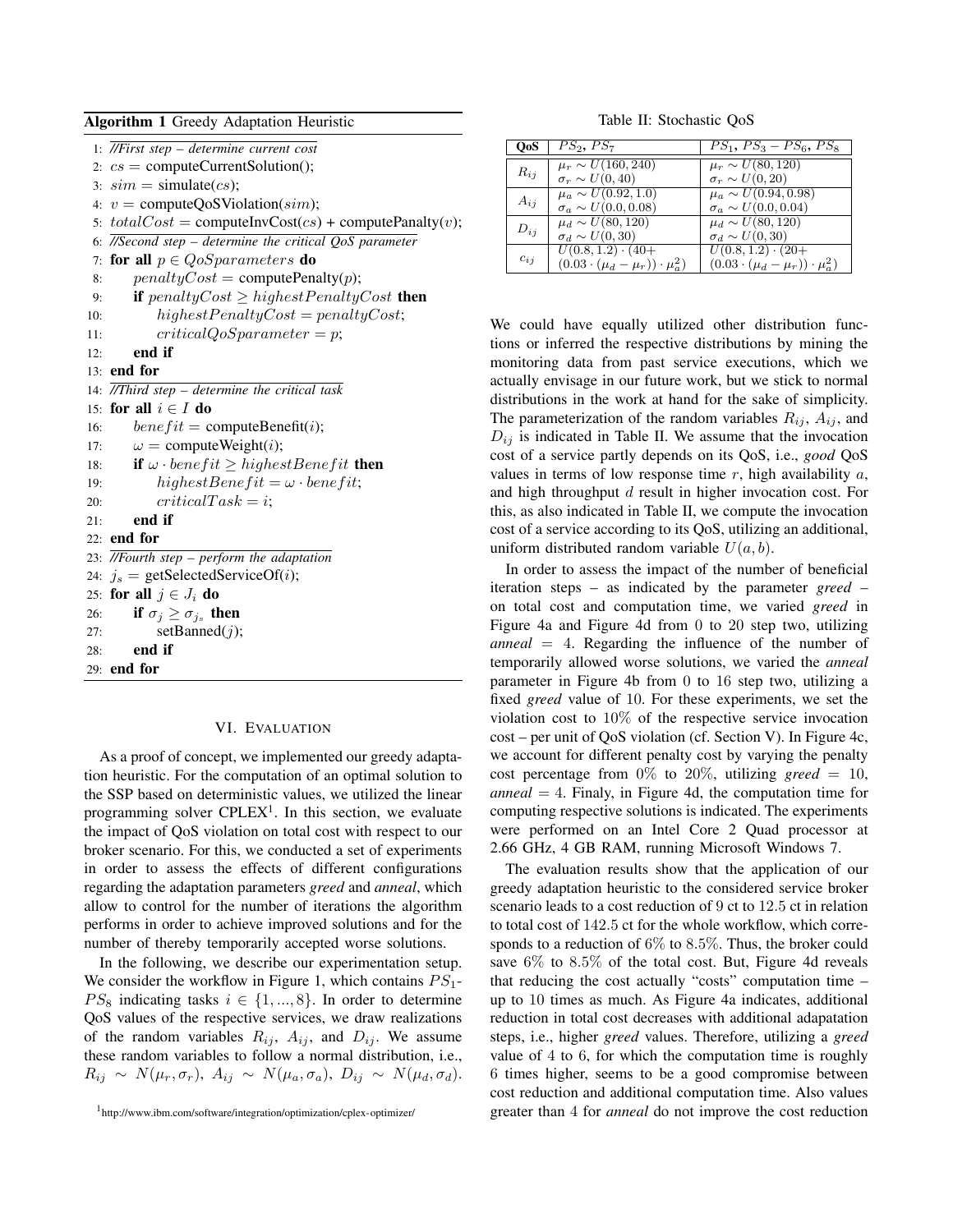

Figure 4: Evaluation Results

significantly. Thus, using the parameterization  $\text{greed} = 6$ , *anneal*  $= 4$ , which leads to a cost reduction of 7.3% and a 6-times magnified computation time, appears sensible.

Having described our approach, we discuss related approaches in the following Section VII.

# VII. RELATED WORK

As previously stated, the SSP is widely recognized in the literature. A survey of current approaches can be found in [4]. In principle, current approaches can be divided into two categories: heuristic approaches which try to find rather good solutions within a reduced amount of computation time, e.g., [2], [14], [15], and approaches aiming at finding an optimal solution to the SSP, e.g., [1], [3], [16]. All those approaches presume that the utilized QoS parameters are deterministic. Relevant related work in the area of stochastic QoS parameter, however, is rather sparse.

In their work in [11], Rosario et al. consider probabilistic QoS values, but not for the purpose of services selection. They rather focus on SLA and contract composition, respectively, using *soft probabilistic contracts* as already stated in Section IV-A. The authors in [17] pay insofar attention to stochastic QoS parameters as they try to achieve an accurate prediction of QoS values based on historic data which then is utilized for service selection rather than predefined values guaranteed by service providers. In [18], Hwang et al. utilize Probability Mass Functions (PMFs) for QoS instead of deterministic values. They describe approaches for aggregating the PMFs of single services. The authors thereby utilize a preselected set of services with discrete PMFs, i.e., they do not perform service selection based on PMFs, but rather aim at computing and estimating QoS for servicebased workflows. In contrast to this, our approach targets service selection accounting for stochastic QoS parameters. Cardellini et al. consider stochastic QoS parameters for the SSP insofar as they use an  $\alpha$ -percentile (with  $\alpha = 95\%$ ) for the QoS parameter *response time* [19]. Accordingly, instead of utilizing deterministic *response time* values for the optimization, the authors integrate a restriction demanding the probability of violating the bound for *response time* to be lower or equal to  $1-\alpha$ , i.e.,  $1-0.95 = 5\%$ . Projected to our broker scenario, this means that the broker can assume satisfying the respective bound with a probability of 95%. But Cardellini et al. thereby fail to account for the arising penalty cost due to QoS violations in the remaining 5% of the cases. Our approach, on the other hand, proceeds one step beyond and considers the impact of QoS violations in terms of penalty cost. Depending on the ratio between invocation and penalty cost, it could be beneficial for the broker selecting rather cheap services, which statistically cause QoS violations more often, and paying the penalty cost rather than selecting expensive services with low probabilities of violating QoS constraints. Thus, our approach enables the broker to select those services that bear the lowest cost. In the approach in [20], which probably comes closest to ours, Leitner et al. assume a fixed service composition and a fixed set of possible adaptations to improve the service composition in terms of, e.g., "utilize *Express Shipping*" instead of " utilize *Standard Shipping*". The aim is to select and apply those adaptations that minimize cost comprising invocation cost, penalty cost for QoS violation, and cost for applied adaptations, which aim at avoiding QoS violation. If we abstract from the term *adaptation* and interpret available adaptations as alternative services, then Leitner et al. are solving a SSP with the aim of minimizing total cost, at which penalty cost for QoS violation are considered as well. In order to account for non-deterministic QoS behavior during runtime, the authors utilize a predictor component which predicts prospective QoS values and therewith expected QoS violation. Thus, Leitner et al. estimate the impact of stochastic QoS behavior for each service separately and perform a optimization with these estimated, deterministic QoS values allowing for QoS violations and accounting for their impact on total cost. Our approach, however, goes one step further, as we do not consider the stochastic QoS behavior of the services independently of each other, but account for the whole workflow during our simulation step. Thus, potential reverse QoS deviations of different services from expected behavior can be considered, which is not possible in [20] due to their isolated consideration of expected QoS per service, independently of other services.

In summary, our approach extends related work as it considers, on the one hand, the impact of QoS violation in terms of accruing penalty costs. On the other hand, we do not